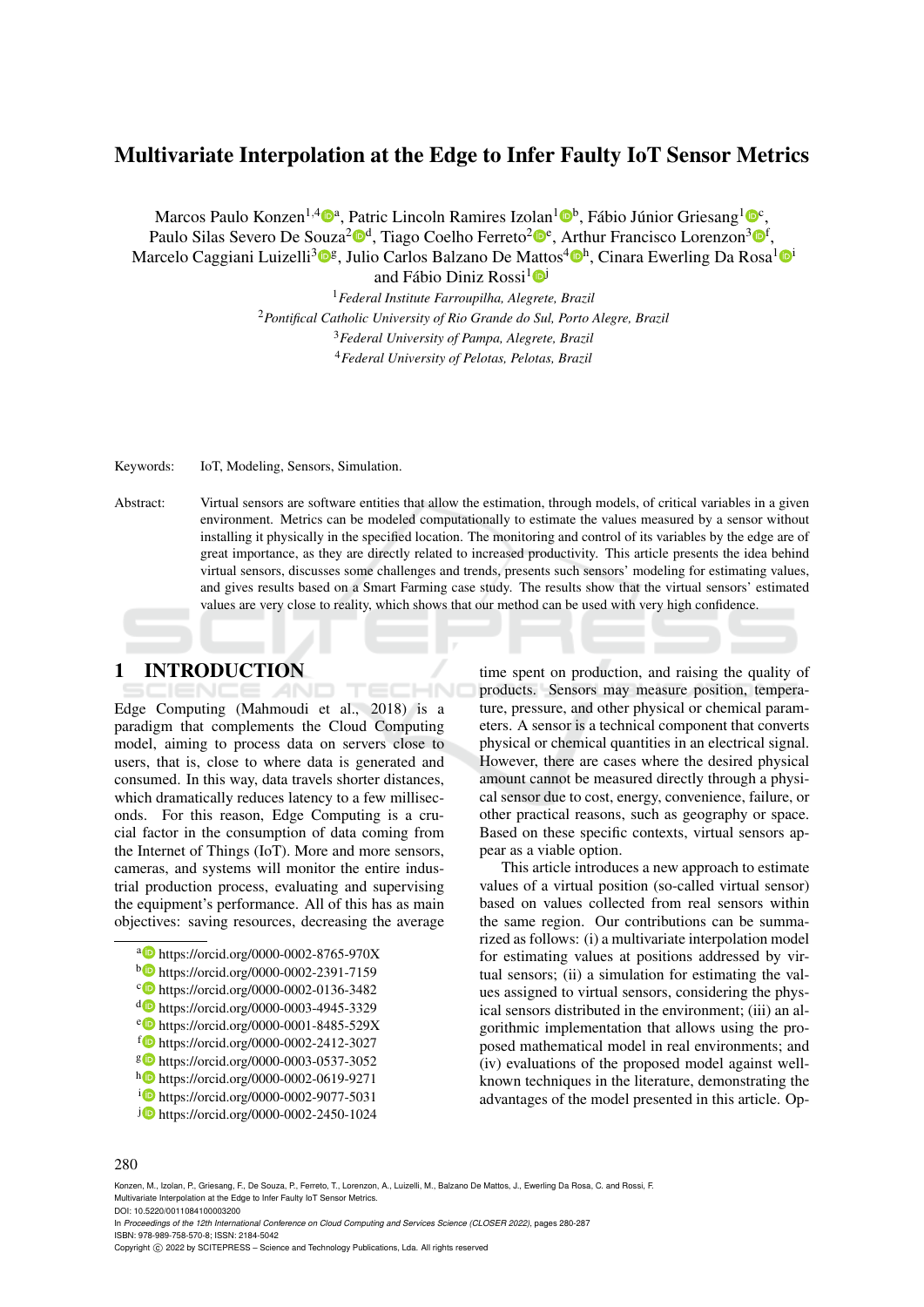timizing the farms' production process is the main reason for applying IoT to the production line. It allows today's equipment that makes up the farms' industrial yard to be connected in a network. It means that it makes all industrial machinery work automatically using highly programmable intelligent sensors. The main difference to the current scenario, which is already packed with modern equipment, is that people control these machines. With Smart Farms, the market can expect in a few years that these machines will be independent and interact with each other and with the general farm system. It means that the equipment will make decisions without human intervention.

# 2 VIRTUAL SENSORS

The virtual sensor is not a physical sensor but behaves as such. Virtual sensors are software-driven models that use available information from other measurements and parameters to calculate an estimate of the metric of interest, approximating the behavior of a physical sensor. A virtual sensor can be created as a function of other real physical sensors, and there must be a correlation between the inputs and the virtual sensor. A virtual sensor can simulate and replace a real physical sensor through modeling that estimates output values with the same reliability as a real sensor. These sensors can act as a backup, where the use of a physical sensor is made impossible by several factors such as remote geographic location or sensor failure (Liu et al., 2009).

Virtual sensor modeling can be based on empirical data, where historical data is used to derive a correlation between outputs and inputs. It can be found in analytics, which uses physical formulas for modeling. The models proposed in the literature indicate two ways virtual sensors provide values: analytical and empirical models. In analytical models, the virtual sensor calculates metrics based on physical laws. In contrast, in empirical models experience is incorporated into the calculus (Liu et al., 2009). The definition of the modeling technique depends on the sensor design, application, and mathematical calculation approach. Another goal of using virtual sensors is to replace a physical sensor and its functions. In this type of application, the main objective is to replace a real sensor in case of failures or the impossibility of installing a physical sensor on site. The related work reveals that the application areas of virtual sensors are quite different. We chose to classify applications into large areas to facilitate visualization in this work.

• Industry: Virtual sensors are modeled to produce new measurement data in order to improve production processes (Shao et al., 2018). In (Tong and Zewen, 2017) virtual sensors are created to estimate measurements in places where it is not possible to use a real sensor, for example, measuring the performance of machines or measuring chemical processes in oil extraction.

- Environment: Wang, Zhao, and Cui (Wang et al., 2015) describe the use of virtual sensors to monitor algal blooms. In (Asy'ari et al., 2019) virtual sensors are used to measure solar radiation.
- Health: Erturk and Vollero (Erturk and Vollero, 2020) developed virtual sensors to improve surgical accuracy. In (Gupta and Mukherjee, 2016) virtual sensors are used to monitor and predict hemorrhages in remote patients.
- Agriculture Sánchez-Molina (et al.) (Sánchez-Molina et al., 2015) developed a virtual sensor applied to monitoring the amount of water in the biomass of the tomato crop. Moura (et al.) (Zhang et al., 2020) uses virtualized sensors to provide different measures of soil irrigation based on statistical data.
- Sensors-as-a-Service: This category appears as a new trend in IoT. It creates virtual sensors to make data from physical sensors available in the cloud. In this way, different applications can use data from these virtual sensors for their solutions without the developer having access to the physical sensor (Fanti et al., 2018) (Ilyas et al., 2020) (Flores et al., 2018).

Different virtual sensor modeling techniques are presented in the literature. In this work, the modeling techniques were divided into large areas to facilitate work classification as shown in Table 1.

| <b>Technique</b>           | <b>Article</b>                |
|----------------------------|-------------------------------|
| Machine Learning Models    | (Wang et al., 2015)           |
|                            | (Asy'ari et al., 2019)        |
|                            | (Yuan et al., 2020)           |
|                            | (Ilyas et al., 2020)          |
|                            | (Zhang et al., 2020)          |
| <b>Mathematical Models</b> | (Cristaldi et al., 2020)      |
|                            | (Tong and Zewen, 2017)        |
|                            | (Fanti et al., 2018)          |
|                            | (Shao et al., 2018)           |
|                            | (Sutarya and Mahendra, 2015)  |
| Generic Models             | (Sánchez-Molina et al., 2015) |
|                            | (Gupta and Mukherjee, 2016)   |
|                            | (Flores et al., 2018)         |
|                            | (Erturk and Vollero, 2020)    |

Table 1: Virtual sensor modeling techniques.

Virtual sensor modeling applied in the industry uses machine learning techniques or mathematical models. Virtual sensors applied in Health and Agriculture mostly use modeling techniques based on generic models. Finally, Sensor-as-a-Service is mod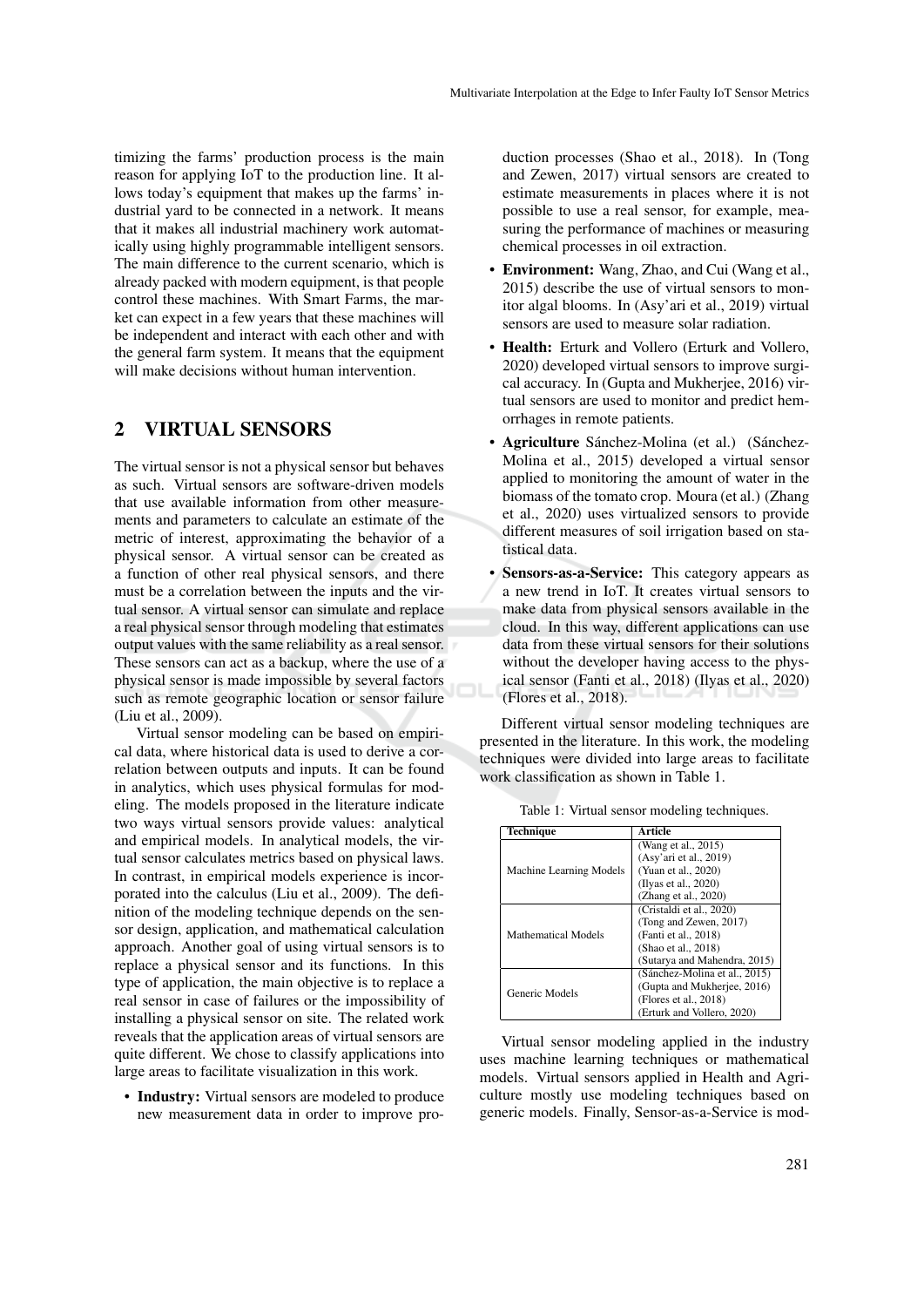eled using different types of modeling techniques. Therefore, more and more virtual sensors are being implemented in various applications, and multiple methods are used to model these sensors. However, it is still a challenge to determine which modeling technique is the most suitable according to the type of application, considering the types and amount of input data of the models, the response time, and the computational resources needed for the modeling.

### 3 PROPOSED METHOD

The initial resource for a refined development of the numerical method is strongly associated with the dependence on the location of the plotted mesh nodes with a minimum number of elements. In this sense, our proposal focus on discretizing the domain of a simple geometric mesh in 2D through triangulation. Therefore, we use concepts from the geometry of triangles. For this, consider  $A = (x_A, y_A), B = (x_B, y_B)$ and  $C = (x_C, y_C)$  the Cartesian coordinates of three points of a plane where the area with the sign of a triangle (*SABC*) is given by:

$$
S_{ABC} = \frac{1}{2}det\begin{pmatrix} x_A & y_A & 1 \\ x_B & y_B & 1 \\ x_C & y_C & 1 \end{pmatrix}.
$$
 (1)

If the area of the triangle is null  $(S_{ABC} = 0)$ , then the points *A*, *B*, and *C* are collinear (may be coincident). This collinearity of the points is defined as a degenerated triangle and otherwise a nondegenerated triangle. Additionally, if *A*, *B* and *C* are arranged counterclockwise, we have  $S_{ABC} = +\nabla ABC$ and clockwise,  $S_{ABC} = -\nabla ABC$ , where  $\nabla ABC$  is the conventional area of a triangle ∆*ABC*. This definition introduces the decomposition property for the signed area; that is, given a point *P* in the plane, there are three other sub-triangles (∆*PBC*, ∆*PCA*, and ∆*PAB*). Note that the sum of the areas of these sub-triangles is equal to the area of ∆*ABC*. From there, it is possible to define whether the point *P* is located inside the triangle ∆*ABC*. For this to occur, it is enough that all areas of the sub-triangles are positive. Based on these concepts, it is initially possible to identify the position of the virtual sensor (*P*) concerning three physical sensors (*A*, *B*, and *C*). In the first case, the point *P* belongs to one of the segments of the ∆*ABC*; for example, in Figure 1 where *P* ∈ *AB*, we have that ∆*ABP* is defined as a degenerated triangle. In this situation, to estimate the position of the point *P*, the linear polynomial interpolation method between the points *A* and *B* (a first-degree polynomial) will be used through the following relation:

Then

$$
y = y_A + (y_B - y_A) \frac{x - x_A}{x_B - x_A}
$$
 at a point  $P = (x, y)$  (3)

which can be derived geometrically from Figure 1. This function represents, by approximation, a supposed function that would initially represent the images of a discontinuous interval contained in the domain.



On the other hand, in the second case, the hypothesis of a non-degenerated triangle ∆*ABP* is addressed; it is assumed that *P* is not aligned to the points *A* and *B*. Therefore, a new condition is assigned, requiring this virtual sensor to triangulate among three physical sensors (*A*, *B*, and *C*). For this, the areas of the sub-triangles must be all positive (Figure 2). If it is identified that the point  $P$  is external to the triangle, new vertices are assigned until the desired hypothesis is found. In order to generate a mesh with good formal patterns, the Delaunay method (Chew, 1989) and the barycentric method (Pait, 2018) are initially considered, which use the concept of dividing a notable point known as the barycenter. The barycenter of the triangle is the noteworthy point of intersection of the three medians known as the center point of weights. This method has an advantage in mesh mapping as well as a good convergence acceleration of the method. However, for the application of this method, a refinement of the mesh would be necessary, with the use of successive points to obtain new internal nodes in the mesh, defined as a barycentric subdivision. Note that the greater the number of elements in a mesh, the more costly and slower the computational simulation. This situation is not interesting for the feasibility of this study, which seeks to interact in remote locations with low computational resources. Given this fact, the option of this method will be re-adapted to a technique that will reduce the computational requirement and keep the data to a desirable standard. However, the position of the virtual sensor being restricted only to the barycenter of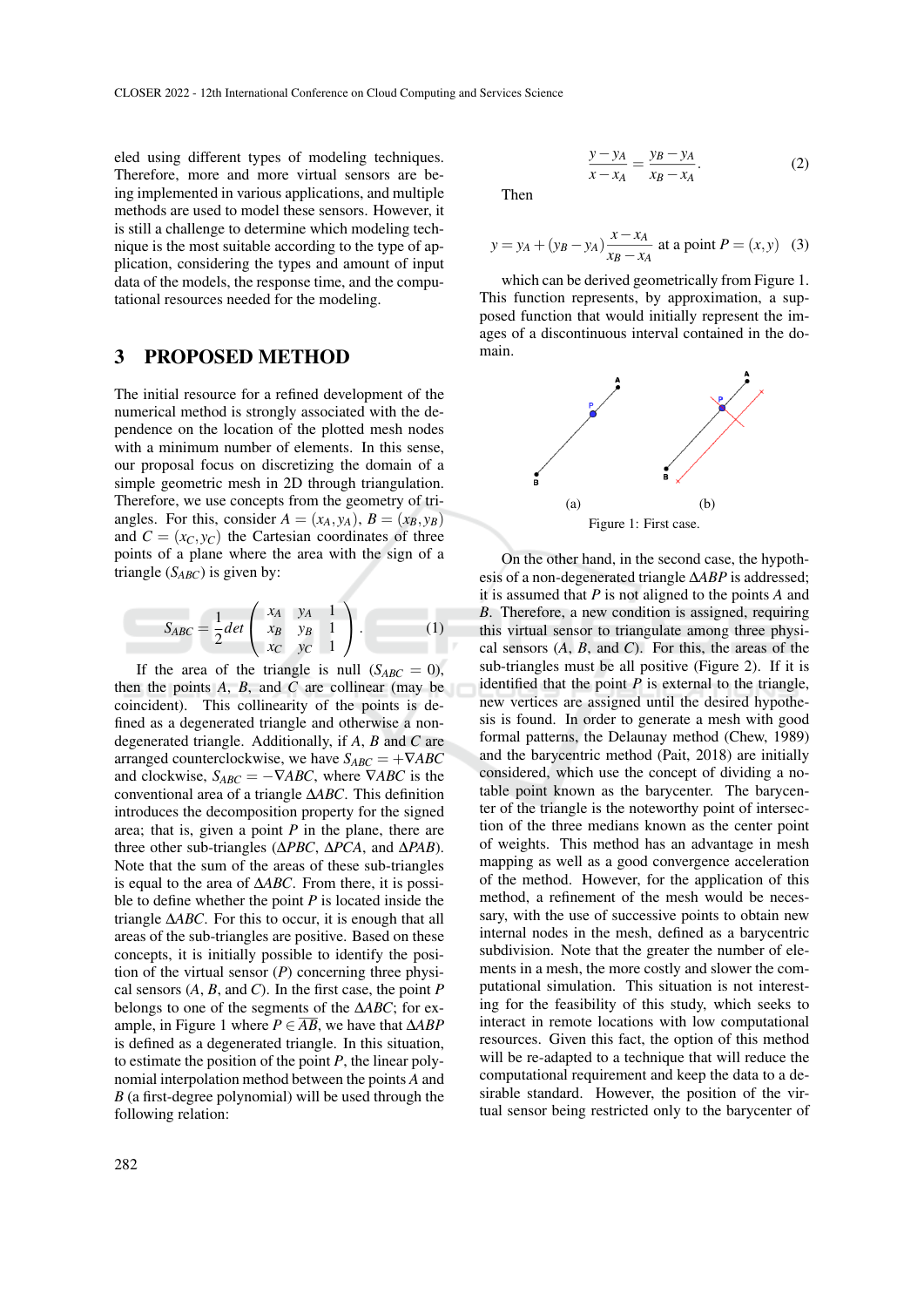the physical sensors limits the problematization approach. In this sense, an alternative is to define the point *P* from barycentric coordinates (*u*, *v* and *w*) in relation to the triangle ∆*ABC*. It means that point *P* is defined through the weighted average of the vertices of the triangle with weights *u*, *v* and *w*, that is,

$$
P = \frac{uA + vB + wC}{u + v + w} = (u : v : w).
$$
 (4)

Therefore, the proposed technique moves the barycenter to the *P* point of interest, defined by the barycentric coordinate. Thus, it is possible to apply multivariate interpolation (three linear interpolations) based on the straight line from the angle that intersects the opposite line.

Figure 2 demonstrates this process. In Figure 2 the point is defined inside the triangle. In Figure 2 the first linear interpolation is performed. Figures 2 and 2 present the linear interpolation of the other two lines. In the end, the three interpolated values are averaged in order to estimate the value of the virtual sensor *P*.

# 4 EVALUATION AND DISCUSSION

In this section, we evaluate the effectiveness of our method in estimating the values of virtual sensors in IoT environments. We start by describing our setup (§4.2). We present the following experiments: (i) we conduct a sensitivity analysis to find the best set of parameters to the compared algorithms (§4.3), and (ii) we assess the performance of our proposal against other algorithms (§4.4).

#### 4.1 Case Study: Smart Farms

Population growth and technological advances have led the agribusiness sector to invest in new methods, processes, and innovative equipment to produce more and better. In practice, the Smart Farm concept demonstrates these advances in the sector, where information and communication technology has become strong allies of rural producers. The purpose of adopting this new farm concept is to improve efficiency and expand the sector's productivity. The demand for food has increased considerably, along with the delivery speed (Memon et al., 2016). The Smart Farm is based on the insertion of the countryside producers and their activities in totally digital and instantaneous information, enabling faster and more assertive decision-making. For example, smart cameras are already part of the farm's reality. They have an

internal computer that can identify an image through its format and colors and alert the farmer of possible risks to the plantation. When a threat appears, the camera sends warning signals and messages via SMS, email, and audible tones. With this, the producer can avoid damage and take action quickly. Such threats can be people wanting to steal supplies, equipments, or even animals.

Another application is the use of drones in production control and evaluation. The device, which can be interconnected with a real-time image observation system, has been used to detect pests, diseases, planting failures, and so on. From the top, the view of the entire production is much broader and can be zoomed in if necessary to observe some detail closely. By positioning the drone at the top, it is also possible to visualize the plant's color, detect the presence of fungi, and take photos to assist the agronomist in the analysis. In addition, the drone also helps to monitor crop development in real-time, making the analysis much more effective than monitoring via car or motorcycle. With the images captured, it is possible to carry out a chronological analysis of the planting, helping devise strategies for greater productivity, such as choosing better soil collection points for analysis. Smart Farms also may present built-in sensors at all stages of cultivation and in their equipment. In this way, when traveling through the field, they can collect different types of data, such as light levels, soil conditions, irrigation, air quality, and climate. The farmer can analyze them and make preventive decisions based on these data. Streamlining repetitive tasks also became possible through robots programmed through their sensors. They entered data to walk across the entire field and work autonomously, weeding, watering, pruning, and harvesting.

Sensors are often the smallest and most fragile components of this intelligent environment. In most cases, sensors are geographically distributed and exposed to weather effects. It can lead to failures, and consequently, impact productivity. Another factor that this article addresses is those places that are difficult to access and where it is not possible (or challenging) to place a sensor to carry out the measurement, for example, very high treetops or at the bottom of dams. It can delay or even derail important alerts for the production environment. This article aims to overcome the issues addressed above and proposes modeling and estimating values through virtual sensors that will be consumed by edge devices. The proposed modeling is performed empirically, based on values obtained from physical sensors around the point of interest (virtual sensor). Virtual sensors are not new within the ICT area (e.g., intelligent agents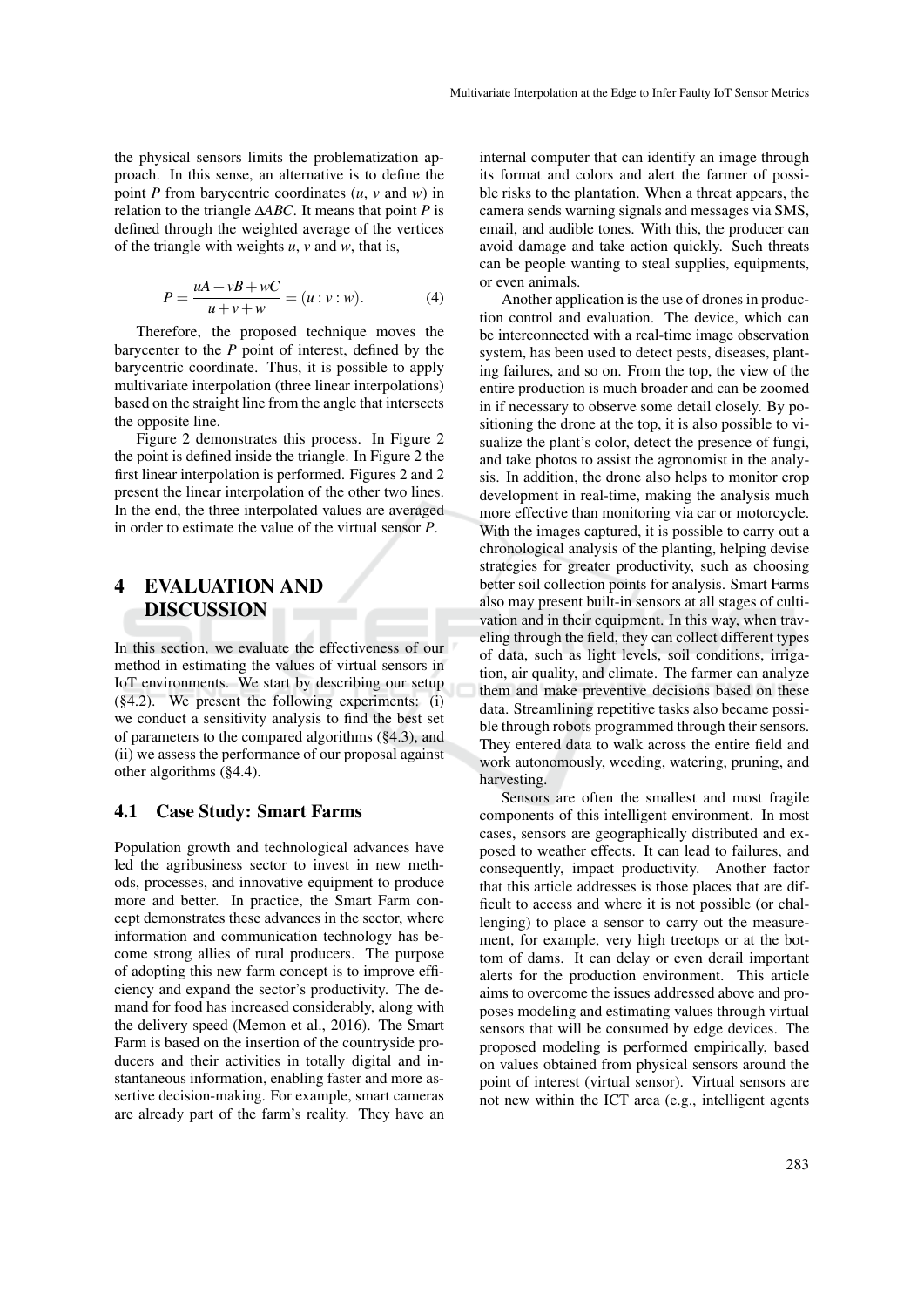

and monitoring software). Still, it has been emerging as an option that fits very well in IoT environments.

#### 4.2 Experimental Setup

We compare our method with two well-known distance-based data imputation techniques, k-Nearest Neighbors (kNN) (Fix and Hodges, 1989), and Inverse Distance Weighting (IDW) (Franke, 1982), and a naive triangulation-based algorithm. Both kNN and IDW estimate values based on the values of nearby elements (in our context, physical sensors) with available data. While kNN estimates the values of virtual sensors based on the arithmetic mean of the values of their k nearest neighbors, IDW weights the known observations of the k nearest neighbors based on their distance to the virtual sensor so that closer neighbors get more influence on the inference. The naive triangulation algorithm iteratively creates a mesh of triangles using the Delaunay algorithm and uses the first triangle it finds that surrounds the virtual sensor to estimate its value.

Our evaluation uses a real dataset with observations of 80 weather stations from the south region of Brazil maintained by the National Institute of Meteorology (Inmet). Each weather station contains 8784 data points collected hourly during 2020 describing temperature, atmospheric pressure, and relative air humidity. According to INMET, this dataset is used to drive strategic decisions in the country's agriculture sector. Table 2 presents statistical information about the dataset. We intentionally omitted data from some arbitrary weather stations in the dataset during the experiments. After the tests, we compare estimated values from the evaluated techniques to the actual measurements to assess the accuracy of inferences.

We evaluate the accuracy of compared techniques based on two well-known error metrics: (i) Root Mean Square Error (RMSE), which is given by  $\sqrt{\sum_{i=1}^{n} (\hat{y}_i - y_i)^2}$  $\frac{y_i - y_i}{n}$  and measures the differences between *n* predicted values  $\hat{v}$  and the expected values *y* based on the square root of the average of squared errors, and (ii) Mean Absolute Error (MAE), given by  $\sum_{i=1}^n |\hat{y}_i - y_i|$  $\frac{|y_i - y_i|}{n}$ , that measures the average of the abso-

lute errors. While both metrics help measure inferences' accuracy, a few large errors in a set of observations will increase the RMSE to a greater degree than MAE, as it squares the differences before calculating the average error. In our experiments, we use MAE to account for the overall accuracy of the techniques. At the same time, RMSE helps us identify the techniques' ability to achieve steady results while estimating the values of virtual sensors in different locations. We build a discrete-event simulator that leverages object-oriented features of Python language to mimic the behavior of weather stations from the INMET dataset. We conducted the experiments in a host machine with a quad-core Intel processor i7- 8650U@1.9GHz and 16GB of RAM running a Linux Ubuntu 20.04.2 LTS (kernel 5.11.0-25-generic) and Python 3.8.10. We assume that all of these algorithms are present in the edge servers that collect the data and can, in real-time, fill the missing sensor data gap with data from virtual sensors. Our simulator and the dataset used during the tests are publicly available in our GitHub repository<sup>1</sup>.

### 4.3 Sensitivity Analysis

Before comparing the algorithms, we evaluate how the number of neighbors k affects the performance of distance-based algorithms (kNN and IDW). To this aim, we execute these algorithms with different values of *k*, assessing their RMSE and MAE in the three evaluated scenarios. As shown in Figures 3 and 4,  $k =$ 8 leads to the best results for both algorithms when estimating the values of virtual sensors regarding atmospheric pressure and temperature, which have less dispersed data (see the standard deviation in Table 2). In these scenarios, narrowing the number of neighbor sensors used to perform inferences affects the accuracy of algorithms as sensor values are more or less uniformly distributed based on their geographical position. On the other hand,  $k = 32$  was the best parameter for estimating global solar radiation. Such a scenario comprises more sparsed data, which favors

<sup>1</sup>https://github.com/paulosevero/virtual-sensorstriangulation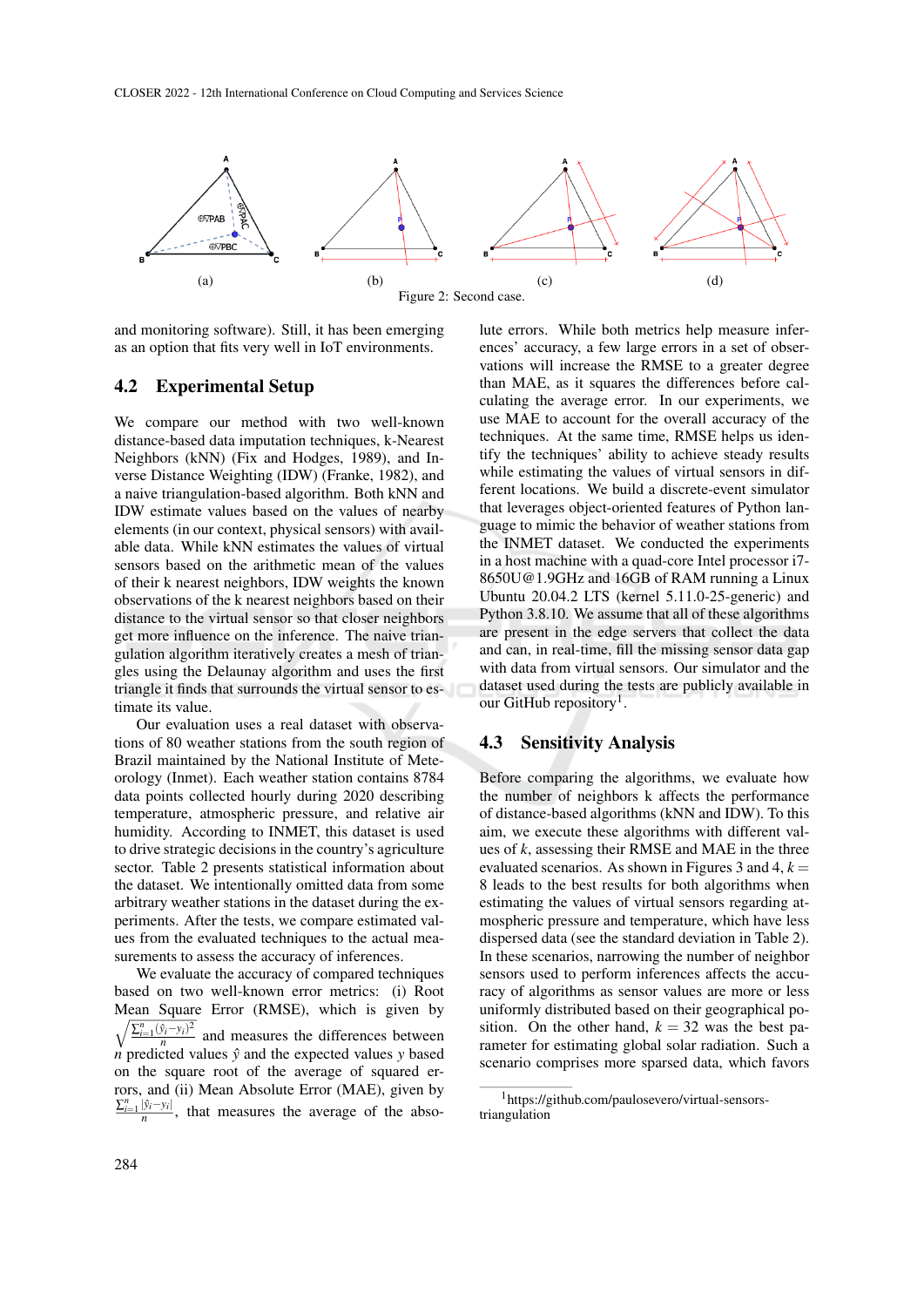

more neighbors during the inference of virtual sensors.

### 4.4 Simulation Results

Looking at the results in Figure 5, we notice that the error rates of all techniques grow more or less linearly based on the degree of dispersion of data points of the evaluated scenarios (atmospheric pressure, global solar radiation, and temperature). Accordingly, all strategies achieve higher accuracy when estimating temperature and atmospheric pressure, as these scenarios have lower standard deviation than the global solar radiation scenario. Among the compared methods, kNN and IDW were the most impacted by data dispersion. They estimate the values of virtual sensors based on the average values of *k* nearest sensors with known data, which allows spread observations to disturb their calculation. As such, kNN and IDW had the worst results in terms of RMSE in global solar radiation, as it presents the highest standard deviation amongst the evaluated scenarios.

While kNN and IDW fall short on providing accurate inferences about the global solar radiation of virtual sensors, the triangulation-based methods manage to get lower error rates by estimating the value of virtual sensors based on reference points created with an interpolation that is located closer to the virtual sen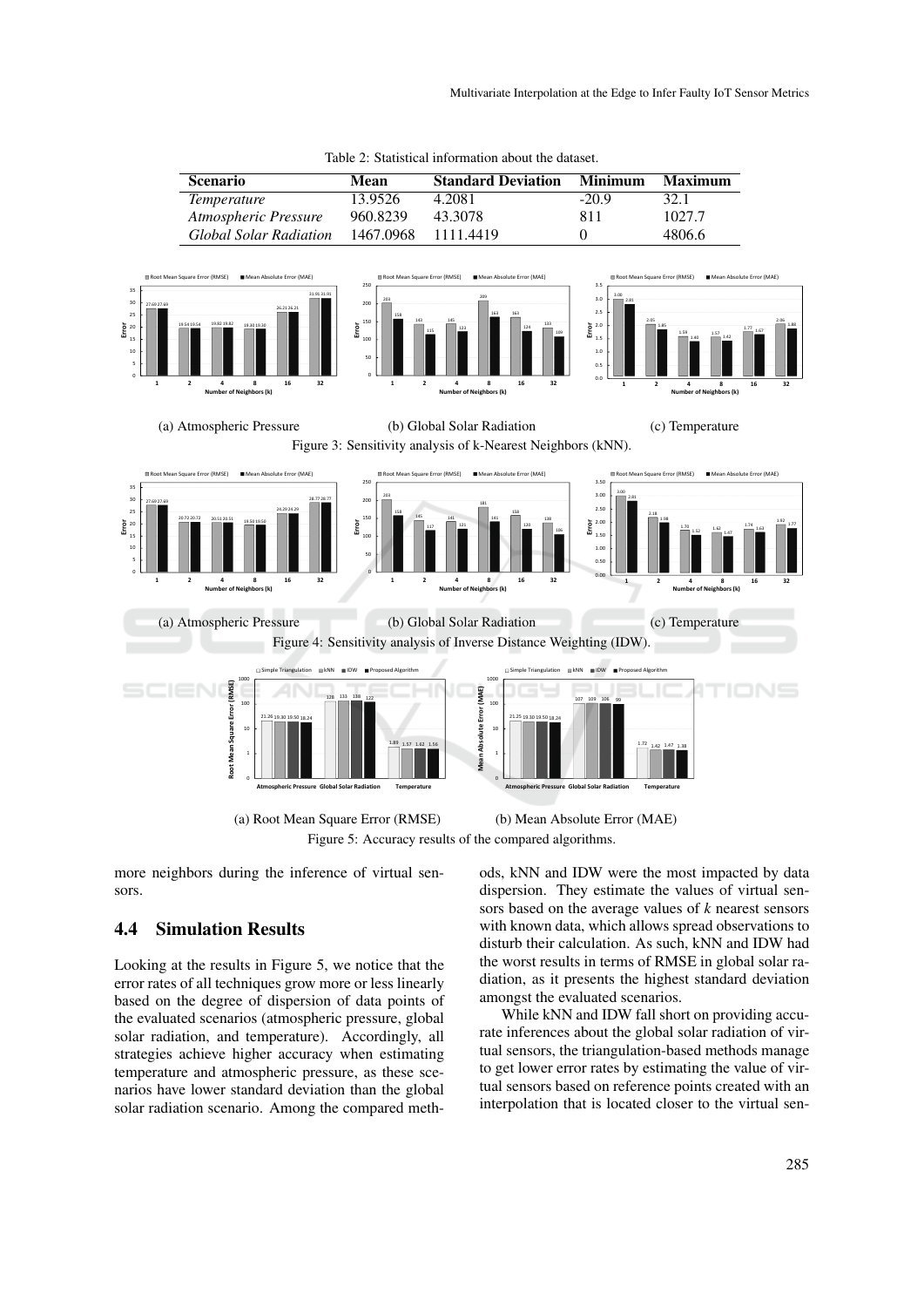sor than the physical sensors in the environment. The main reason behind the superior results of the proposed method against the Simple Triangulation relies on which triangle is used to estimate the value of virtual sensors. While Simple Triangulation picks the first triangle it finds surrounding the virtual sensor, the proposed method goes further and looks for the triangle comprised of physical sensors closer to the virtual sensor. In that way, the proposed method manages to get more accurate linear interpolations, resulting in superior results (RMSE 4.87% lower than Simple Triangulation).

When estimating the temperature of virtual sensors, Simple Triangulation exhibited the worst results, ignoring the distance between the virtual sensor and the points used in the triangulation. On the other hand, the lower data dispersion in the dataset favored IDW and kNN that managed to get the third and second-best results. Once again, the proposed method achieved gains of 0.7% and 2.9% in terms of RMSE and MAE compared to the second-best solution (in this case, kNN) by inferring the value of virtual sensors based on interpolated values of nearby reference points within the triangles it generated.

#### 4.5 Potential Impact on Smart Farms

The applicability of virtual sensors on smart farms allows the analysis of data referring to a target without direct contact with it through mathematical resources based on real optical-electronic sensors. In addition, virtual sensors will enable the creation and filling of reliable data in maps of areas with no real sensors. It is vitally essential for monitoring sparse areas and over metrics measured by geographically remote devices. Tools that use virtual sensors facilitate data collection in the regions that are difficult to access and collaborate with the monitoring of dynamic processes in nature. Several advantages make IoT-Edge an important issue, especially in the current context of society, as it can show geographic and historical data relating to natural and social spaces. In addition, we currently discuss environmental preservation as a global agenda in various educational and political events around the globe and used in the monitoring and analysis of natural resources. Among the most relevant areas in which virtual sensors can positively affect production.

One of the leading practices of virtual sensors is associated within its use in Agriculture, as this technology has great potential, as it is possible to obtain various information such as estimated planted area, plant and crop health, pest detection in the plantation, and observation of the production process, plant counting, soil cover analysis, etc. The virtual sensor can become one of the main tools of precision agriculture because monitoring agricultural production can provide productivity results never achieved and reduce several operating costs. In addition, virtual sensors can be used to analyze and monitor risk areas, enabling the control of hurricanes, erosion, and floods through satellite images and geoprocessing techniques and the meteorological monitoring of the earth and follow natural events. Through aerial images, it is also possible to assess the impacts of natural disasters and allow strategies for prevention, combat, and rescue. For example, drones with multispectral cameras can identify hot spots in cave-in zones and indicate survivors.

For forest areas, virtual sensors can be used to analyze data regarding the distribution of forest areas, advance deforestation activities, calculate volumes, identify species, etc. Considering how relevant the theme of environmental preservation has become in recent years, especially in the world's political environment, virtual sensors can become a fundamental tool for decision-making in the management and management of natural resources, such as analyzing and monitoring water resources, calculating and estimate physical and chemical parameters of soil and water, determine the climatic characteristics of a region, identify critical points in anthropized areas, determine the region's relief, observe the behavior of fauna in a region of interest, etc.

5 CONCLUSION AND FUTURE WORK

LOGY PUBLICATIONS

Virtual sensors have internally implemented a model with secondary input variables that can be measured and output the variable of interest inferred. A virtual sensor can infer values from positions where there are no real sensors or where real sensors are inactive. In this work, we proposed new modeling and implementation of virtual sensors based on the real sensor values consumed by edge servers. The results of our model were superior in terms of accuracy compared to proposals in the literature based on IoT-Edge ecosystems. To test our proposal, we used a well-know IoT environment, a Smart Farm scenario.

Based on simulations using real-world traces, we observe that our method can estimate the value of virtual sensors with a high degree of accuracy, reducing the RMSE and MAE by up to 5.5% and 5.8%, respectively, compared to existing approaches. In future work, we intend to incorporate a multivariate technique that uses multiple correlated variables from